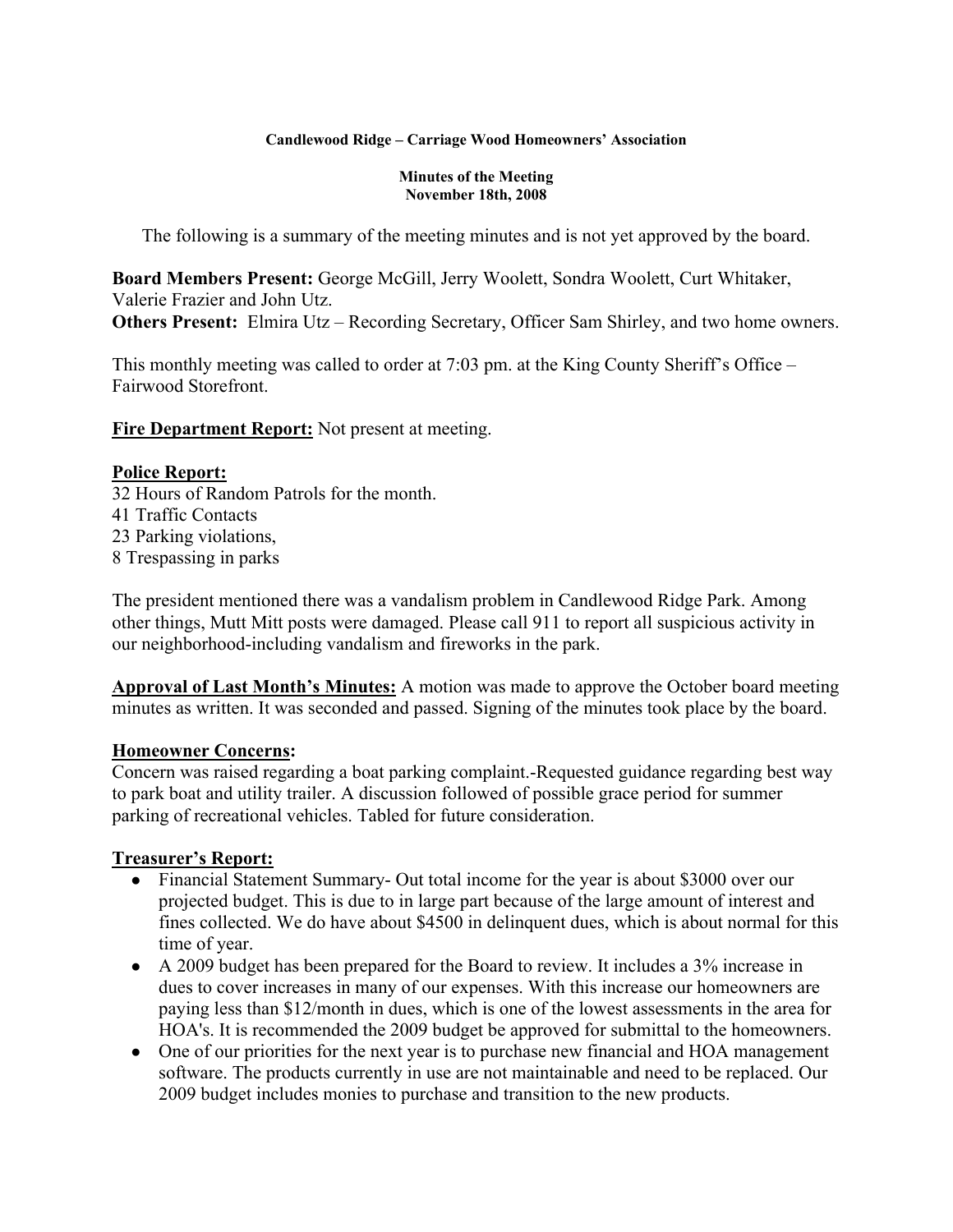- We have been having some technical problems with the phone service. It is recommended that we shift to service like Vonage which can send voice mail via email. The utilities line of our budget should be sufficient to handle the additional costs of approximately \$480.00 a year.
- Thirty two hours of random King County Sheriff's patrols were provided during the month of October. Approximately 16 hours are projected for November and December. A new memorandum of understanding for the next year has been prepared and recommended for approval.

# **Complaints Negotiations Report:**

- There are currently 28 open active complaints
- 8 are in the fine stage: 4 for fines that continue to accrue, 4 for fines that are unpaid but non-compliance issue is resolved
- 12 have received their 1st non-compliance letter
- 4 have received their 2nd non-compliance letter
- 4 have received the 3rd and final non-compliance letter
- 6 complaints were closed since the last meeting.
- Approximately 60 letters were sent to homeowners reminding them that their garbage and recycle containers need to be screened from public view.

# **Committee Reports: Common Areas Maintenance Report:**

- Area by CW retention pond still not done  $-\text{Canber will be contacted.}$
- Vandalism continues at CR Park. One of the Mutt Mitt posts was pushed completely over and the garbage can was dumped on the ground. I was able to dig out the hole and put it back in. However, I think we will need to dig the hole deeper and put in more cement as this post has been pushed over three times now.
- Islands in Cul De Sac's-trees have been removed-work on sewer and manhole cover to start this week. Notice was received from Soos Creek Water and Sewer that they will plant three bushes when they are done. They wish to remind us that planting withing 5 feet of manhole covers is not allowed. There must be access to the cover. Also, trees must not be allowed to grow more than 10ft tall- on all cul de sac's.
- Discussion of who should remove large pieces of garbage that gets left in the park. Contacting Canber.

**Reminder:** Our parks are private parks which exist for the use and enjoyment of HOA residents, their families and guests. They are not public parks. Our Park Usage Rules apply to everyone. Following are some of the rules that have been established to maximize safety and minimize liability and maintenance costs: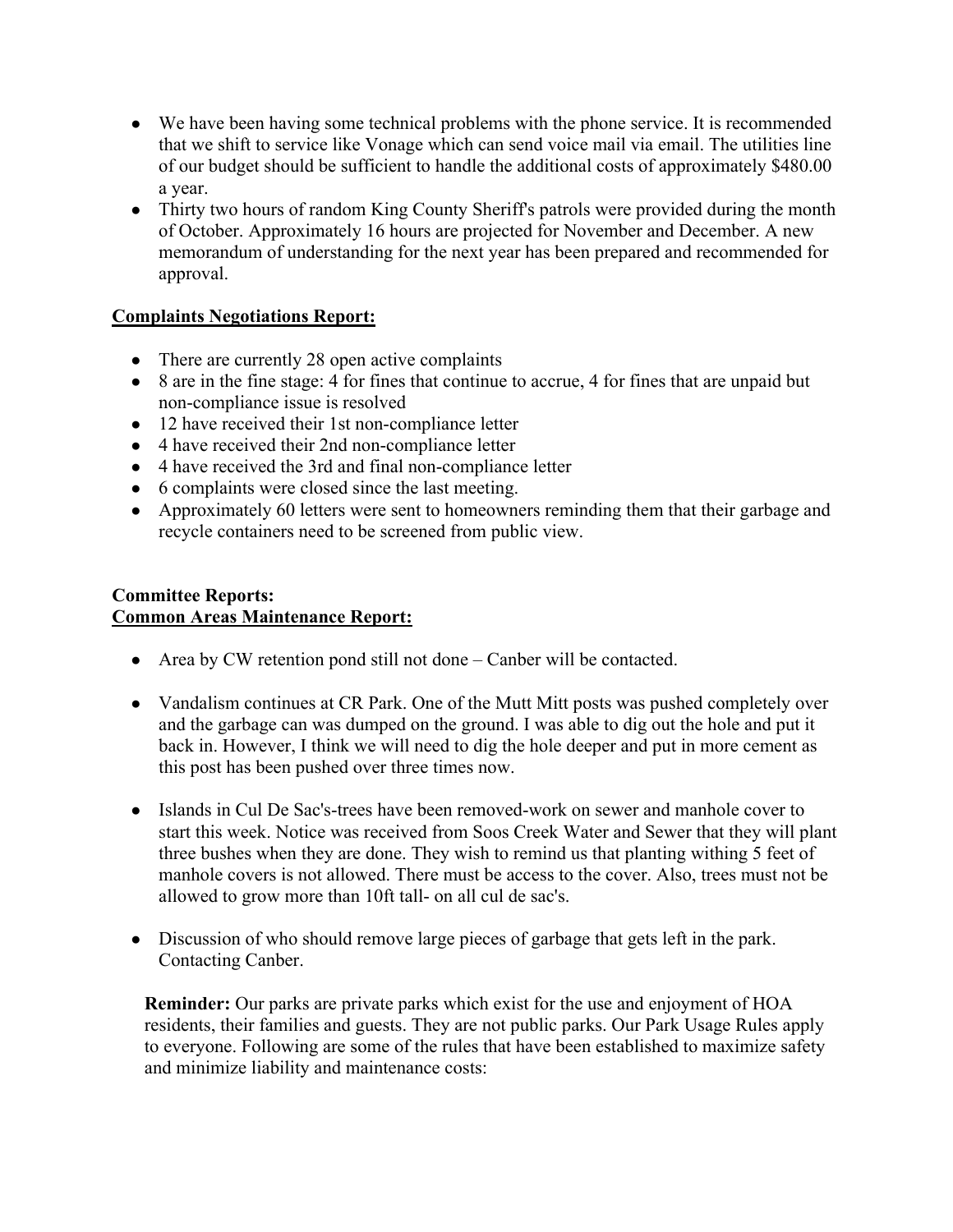- Park Hours: 9:00 AM to dusk
- No Smoking, alcohol, drugs, loud music, golfing, motorized vehicles or Fireworks are allowed.
- Animals must be leashed and owners are responsible for cleaning up after their Animals.

# **Architectural Report:**

- Six ACC requests were submitted since the last meeting. Two for painting, one for a shed, two for window replacement and one for a new front door.
- Reminder Our CC&Rs and Rules and Regulations clearly state that exterior projects such as roofs, painting, fencing, decks, major landscaping and patios require the submission and approval of an ACC request before commencing the project. The ACC has up to 30 days to respond to an ACC request but tries to respond much sooner than that. It is recommended that if a response to an ACC request has not been received within two weeks, the homeowner should contact the ACC Chairman via email at architecture@crcwhoa.org or by leaving a voice message at 425-227-4227. **Please do not contact the ACC chairman OR ANY BOARD MEMBER via a home phone number.**

## **Legal and Insurance Report:**

Communication continues with the HOA attorney regarding the complaint made by a homeowner against the Association and individual Board Members.

The HOA has successfully recovered the costs associated with the settlement of the encroachment issue at CW park.

## **Rental Home / Change of Address Committee**

Nothing to new to report.

**Capital Improvement Committee** – Nothing new to report-if you have any suggestions please e-mail them.

**Welcoming Committee** – If you are new to the neighborhood and would like an HOA information packet, call the HOA phone number at (425) 227-4227 and leave a voice message or send an email request to  $info@crcwhoa.org$ .

**Special Topics:** Visit our Website and contact the HOA via Email at: Web – www.crcwhoa.org Email – info@crcwhoa.org

## **Old Business:**

On January  $27<sup>th</sup>$  the HOA will be hosting the Annual Meeting in the Parlor of Fairwood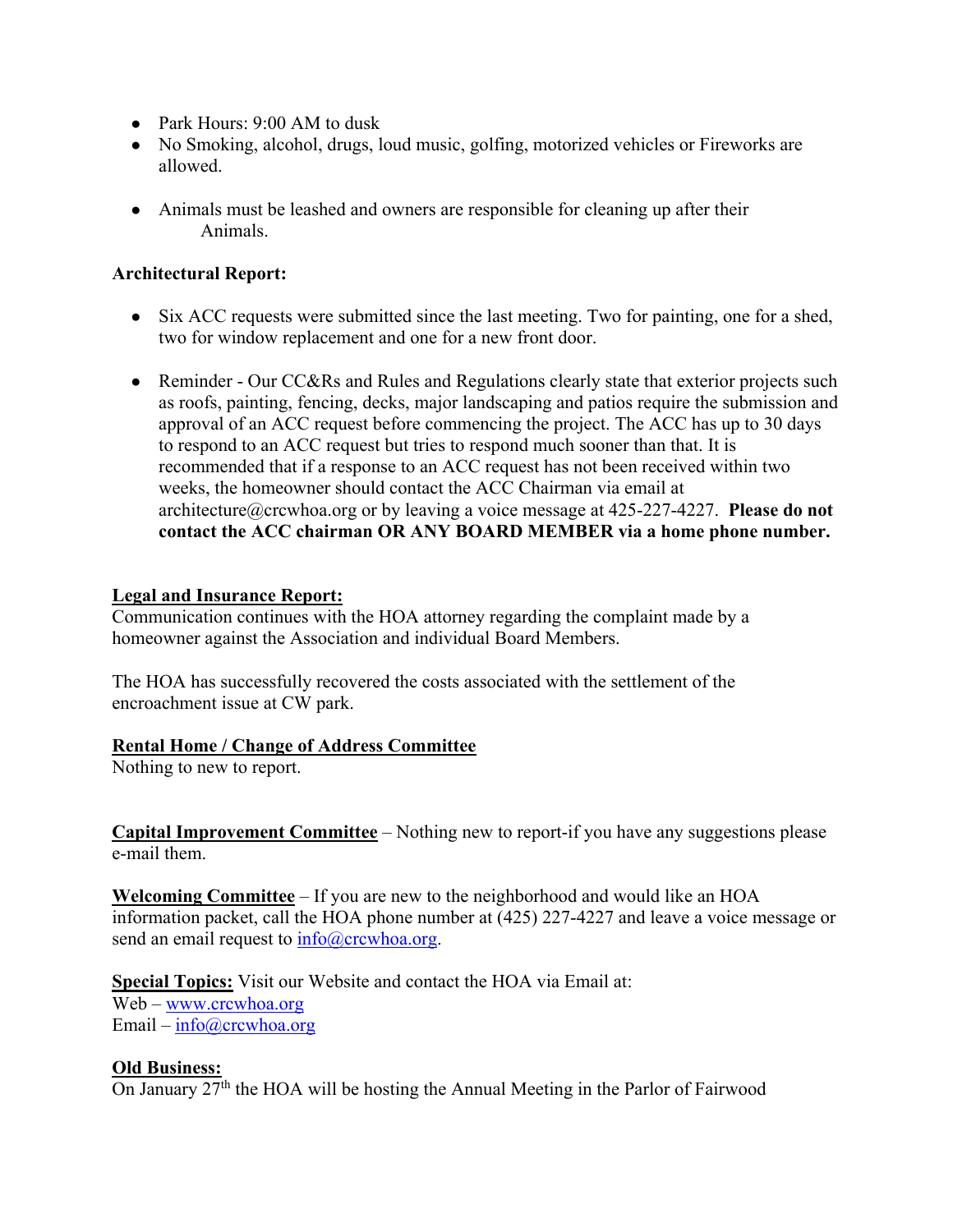Community United Methodist Church at 7:00 pm.

Quote on outsourcing complaints processing and identification has been received. It will cost approximately \$1500 per month for basic administration and \$2800 a month if accounting is included. Issue tabled for further consideration.

## **New Business:**

- Motion that the 2009 budget be submitted to the Homeowners at the annual meeting in January. Seconded and Approved.
- Motion to authorized expenditure of \$50.00 a month and up to \$500.00 for initial hookup of new HOA phone service. Seconded and Approved. Jerry Woolett and Shena Kelly will research and make the purchase.
- Motion to reallocate 1720.62 to the legal fund -from the general fund-which was received from the settlement of sale of encroached property. Second and Approved.
- Motion to approve 2009 Memorandum of Understanding with the King County Sheriff's Department. Seconded and Approved.
- Nominations for open Board positions welcome from the floor at the Annual Meeting on January  $27<sup>th</sup>$ .
- Strong reminder to all homeowners to NOT call board members on personal phones. Please use the e-mail contacts on the website or leave a voice message at 425-227-4227. Messages left on personal phone numbers regarding HOA business will not be returned.

A motion was made to adjourn the meeting at 8:42 pm.

# **Next Board Meetings:**

- December 16, 2008 at Sheriff's Office
- January 20,2009 at Sheriff's Office
- Annual Homeowners' Meeting January 27<sup>th</sup> 2009 at Fairwood Community United Methodist Church 7:00 pm, in the parlor.

Meetings are usually held at **7:00 pm.** at the Sheriff's Office, Albertson's Shopping Center. All Homeowners are welcome to attend. (425) 227-4227

# **Candlewood Ridge / Carriage Wood Announcements & Reminders**

**\*ACC Requests** - The HOA CC&Rs and Rules and Regulations documents clearly state that exterior projects such as roofs, painting, fencing, decks and patios require the